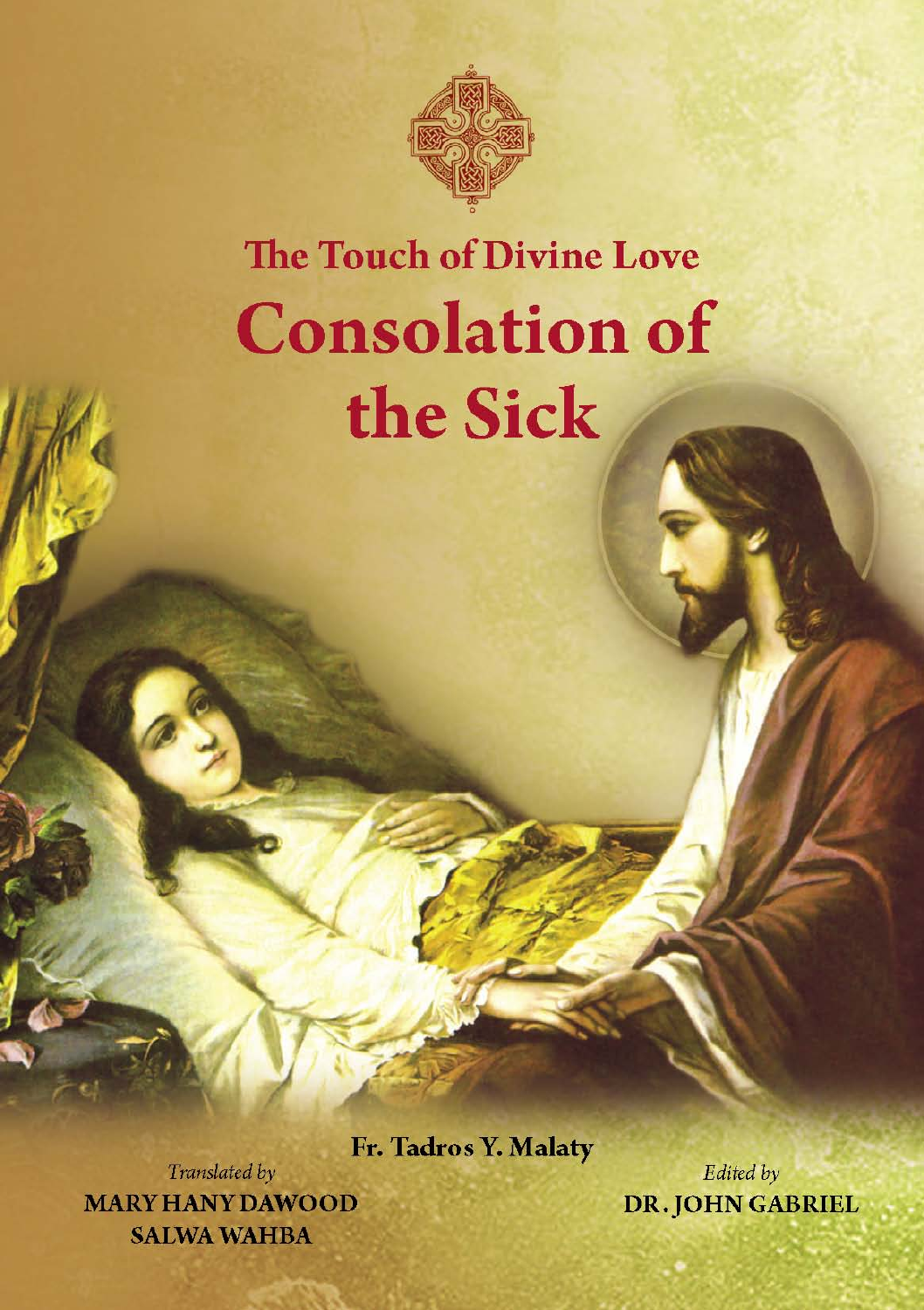# *The Touch of Divine Love*  **Consolation of the Sick**

**FR. TADROS Y. MALATY**

Translated by **MARY HANY DAWOOD SALWA WAHBA** 

Edited by **DR. JOHN GABRIEL** 

1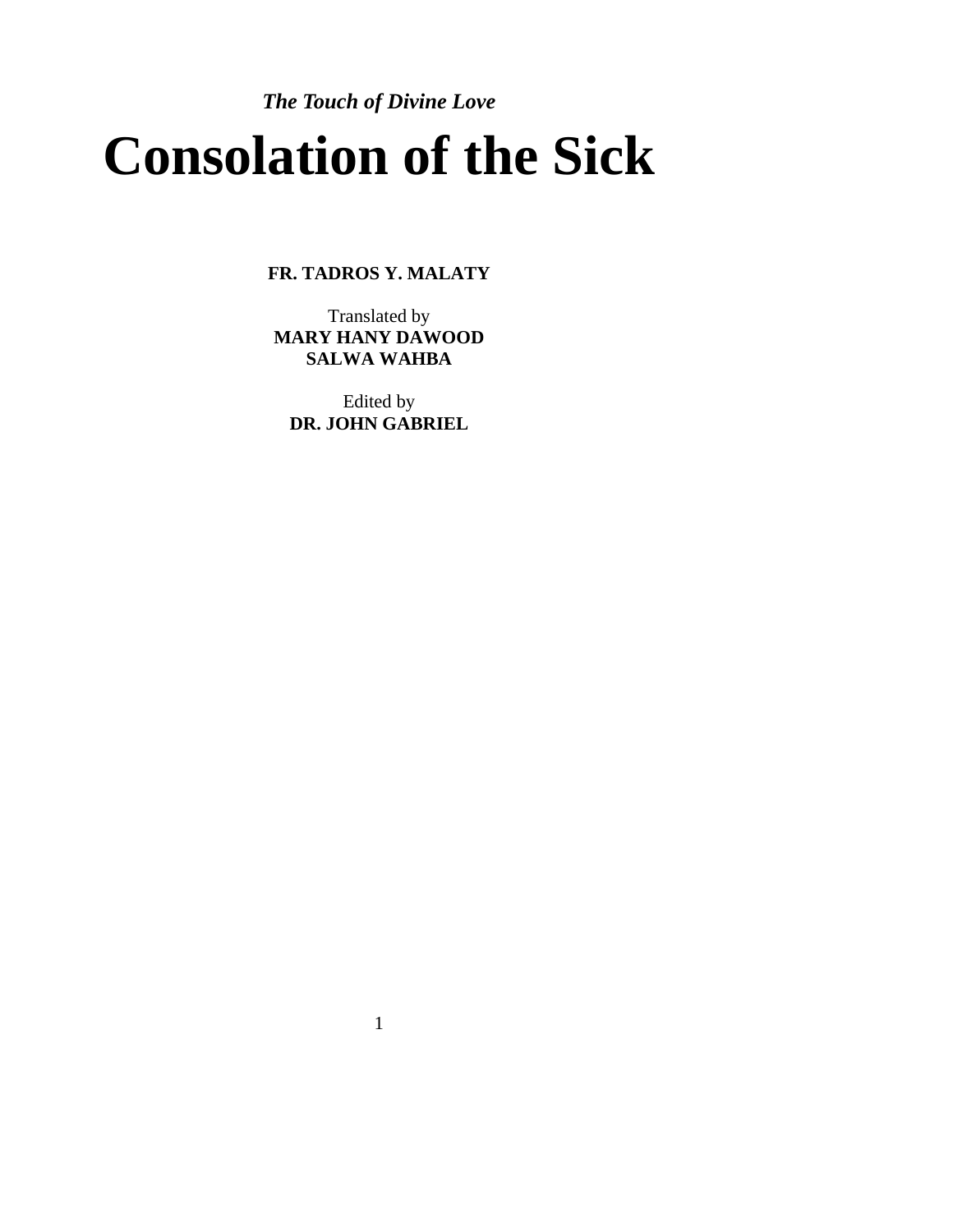# **Introduction**

Some people believe that being in good health is the source of happiness. However, many people who were enjoying good health can suddenly become depressed at a seemingly small set-back, like an insult or being put in an embarrassing situation. Thus, if those who lead a hearty life find themselves surrounded by waves of trouble and grief, what could possibly be accomplished if one were living with an illness? Surely, it cannot accomplish anything.

*Sometimes the sick person stands in wonder, asking:* 

- "Is my sickness a sign of God's anger toward me? Or is my illness the fruit of my sins?"
- "Why does God, the exceeding Love, allow man to suffer sickness and pain? Did He create him to live in pain? My sickness prevents me from going to church and from concentrating on my prayers, so why does God allow it?"

In this booklet, we will try to gain insight on God's perspective on our illnesses and how He blesses us during our difficult times. We will also explore the following questions:

- What is God's purpose for our sickness and pain?
- How can we benefit from our burden?
- How can man challenge his sickness?
- How can the faithful experience God's consolation and touch of love during his sickness?

#### **SUFFERING AND GLORIFICATION**

The Judge, Himself, says: "For the Son of Man did not come to destroy men's lives but to save them" [Luke 9:56]. God is Love, pouring His love inside us during our joyful times, as well as during our painful moments. He *allows* for the sickness of the body - if that would lead to our salvation, purification, and glory. His hands are always extended and open with love.

#### **"WHO SINNED, THIS MAN OR HIS PARENTS?"**

When the disciples saw the man born blind, they asked our Lord, Jesus Christ: "Rabbi, who sinned, this man or his parents, that he was born blind?" Jesus answered, "Neither this man nor his parents sinned, but that the works of God should be revealed in him" [John 9:2-3]. It is no wonder then, that this is the first question that comes to mind: "Is this sickness due to my sins?" However, from our Lord's reply, we learn that it is as if God wants us, in the midst of our sickness, to direct our attention to Him; so that we would not be preoccupied with sin. Rather, we would be filled with God's exceeding love, be held in His healing embrace, and be able to glorify God through our ordeal.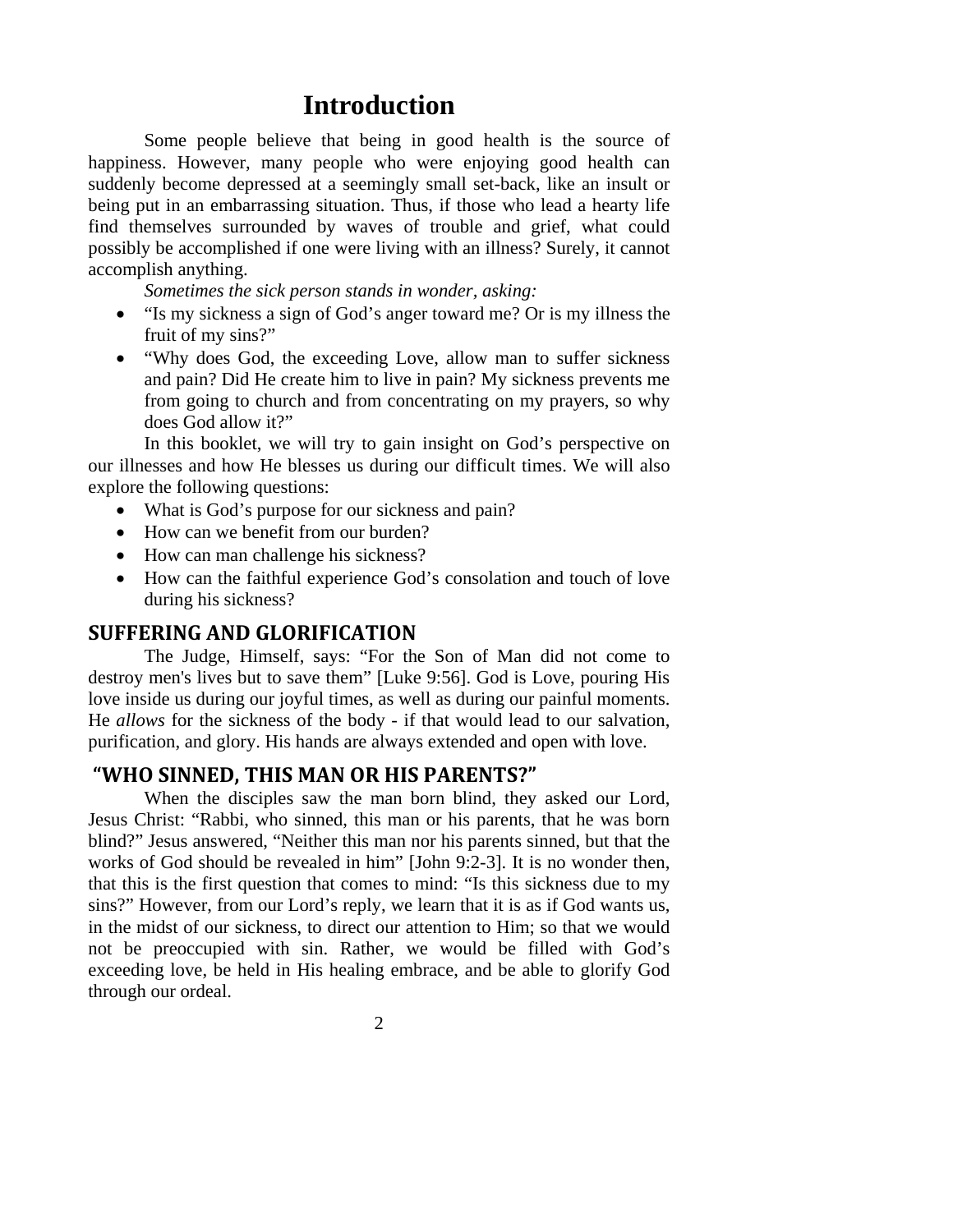### **A DEACON LEARNING WITH HIS HEART, INSTEAD OF HIS EYES**

A heathen governor was enraged when he learned of a young deacon supporting many of the confessors who confessed their faith, and bore pain and suffering for their faith in Jesus Christ, the Lord. The governor wanted to make a painful example of him; thus, when he came to know that this deacon loved to read, he ordered his eyes to be put out. The governor's order was executed with utmost cruelty and malice by his soldiers. Later, the governor met this deacon and found him rejoicing! He wondered at his contentment as the deacon explained: "I don't know how to thank you! I used to read with my eyes so that I would learn more about the divine mysteries; but now that you've put out my eyes, the Lord has given me spiritual eyes! I have come to know many new things and to enjoy heavenly matters that books could not reveal to me!"

#### **LISTENING TO THE VOICE OF GOD**

Once a monk became deaf, and when he was asked about his feelings about losing the gift of hearing, he replied: "My Lord allowed for me to lose my hearing so that I would stop listening to people's voices and start listening to the voice of God inside me!"

#### **REJOICING IN THE HEAVENLY THINGS**

St. Didymus became blind when he was only 4 years old. When St. Anthony asked him whether he grieved for the loss of his sight, he answered "Yes." Then, St. Anthony replied: "Do you grieve for the loss of sight that we share with the insects, while do not rejoice in the internal spiritual sight that we share with the heavenly hosts?"

 The bitter disasters that befall us have immense benefits for us. Sickness and hardship educate us. Didn't a father, a teacher, a prince, a policymaker, or a judge teach you to fear?... When physical illness befalls us, it usually brings us back to reason, and we focus once again on the essential and important things in life. Also, we may not be suffering ourselves, but when we behold the suffering and education of others, we come to reason, maybe even more than they do.

#### **St. John Chrysostom**

#### **THE TOUCH OF LOVE AND TENDERNESS**

My dear friend, take note in the midst of your sickness, that God wishes to appear inside you; so you can see Him, feel His kindness and caring fatherhood, and experience His exceeding love. Sickness is a unique opportunity for those who are burdened with illness to be alone with Jesus Christ to behold Him as "The Good Shepherd," Who sacrifices Himself for His sheep. The hopeful sick person does not focus his thoughts and feelings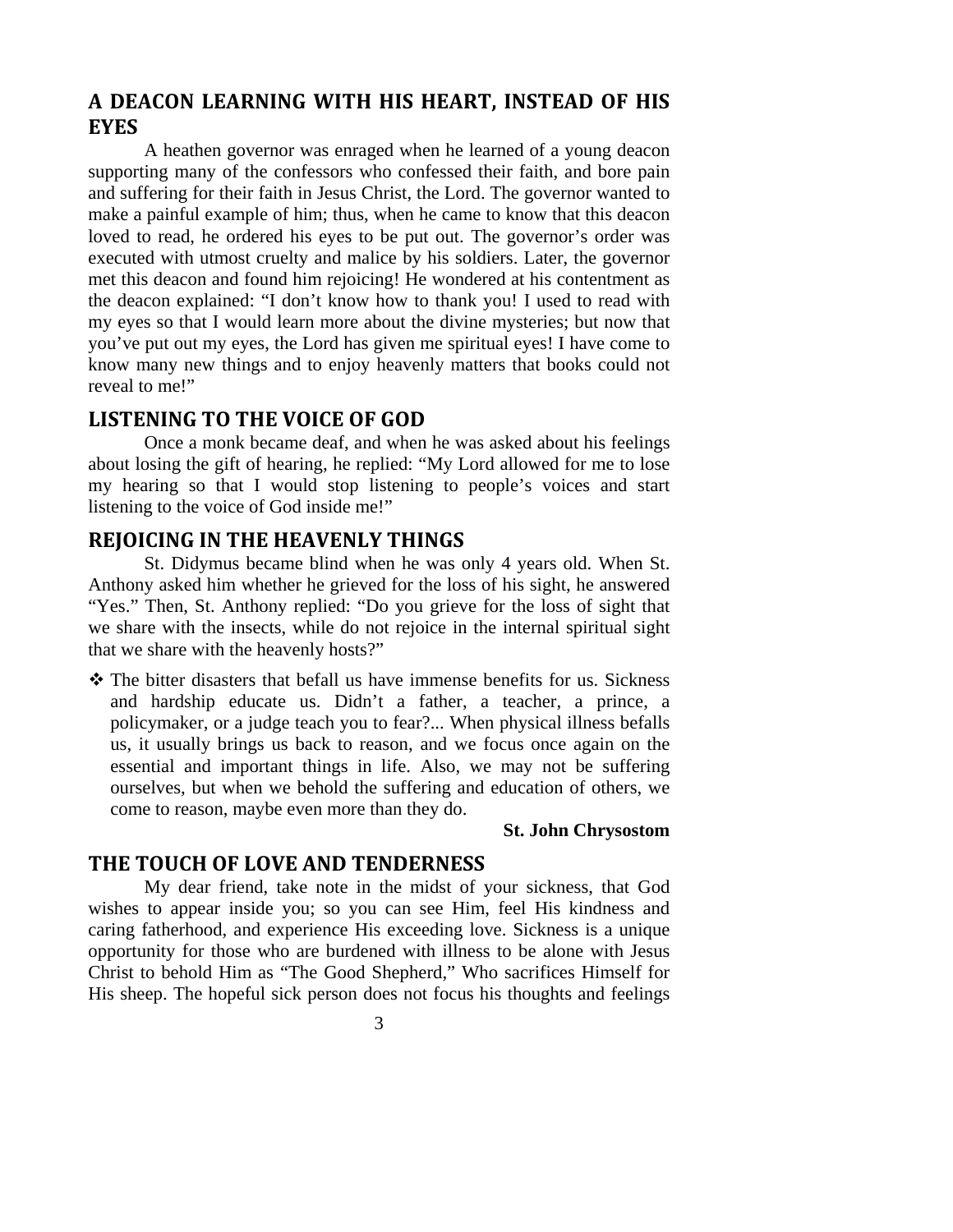on his sickness; rather, his heart ascends to behold Christ's care for him even through the gift of illness. He is not preoccupied by why this sickness has come upon him, but he truly believes that it was not accidental. He believes that his illness was allowed by God for his own spiritual growth and success, for the edification of his brethren, and for the glorification of God. In all that goodness, his soul can rejoice.

#### **A CHILD IN NEED**

A certain woman detailed her family's difficult circumstance to me: "I have a big problem and I don't know what to do! My younger child suffers from Autism and needs a lot of love and care. But, his three-year-old brother is extremely jealous from all the care that I give to his younger brother. I even try to conceal the time and care that I offer him." She asked me, "What should I do?" I advised her to explain to the older brother that his brother needs this extra care and kindness, because he is sick. She told me that he already knows that very well, but human nature gets the best of him. He wants all the love and care for himself!

This mother who loves both her children without favoritism offers touches of love to the sick one; how much more does God, the exceeding Love and Kindness, give us! Whenever we suffer from a certain illness He embraces us, draws closer unto us, and is kind to us!

#### **FR. BISHOY KAMEL'S SURGERY**

When Tasony (Sister) Angele inquired a Physician in England about the likelihood of success for a surgery for our beloved Father Bishoy Kamel, the answer was "not good" according to the human reasoning. But, Father Bishoy Kamel's heart did not shutter neither did his mind, and he said to Tasony (Sister) Angele: "Are the words we say merely just for preaching, or are they really true?" That example shows us how God works: He hands us over to trials and temptations, as if they were a teacher for us - to educate us and to give us sound reason. In this way, we can exercise patience, learn righteousness, and inherit the heavenly Kingdom. God is like a Father that takes care of us through our difficult times, and not as One Who seeks to punish us with ailments.

## **A LITTLE PARALYTIC CHILD THAT IS CARRIED IN THE ARMS OF HER HEAVENLY FATHER**

Henry came home carrying a bag for his wife. When he opened the door, he found his little paralytic daughter on her wheelchair. He kissed her and asked, "Where is your mother?" She replied, "She's upstairs. Is this bag for her?" Henry answered: "Yes." She said, "Give it to me and I will carry it to her." Her father asked her in curiosity, "How can you carry it to your mother when you can't even walk by yourself upstairs?" With a delicate smile she answered, "Don't worry, dad. Give me the bag and I will carry it in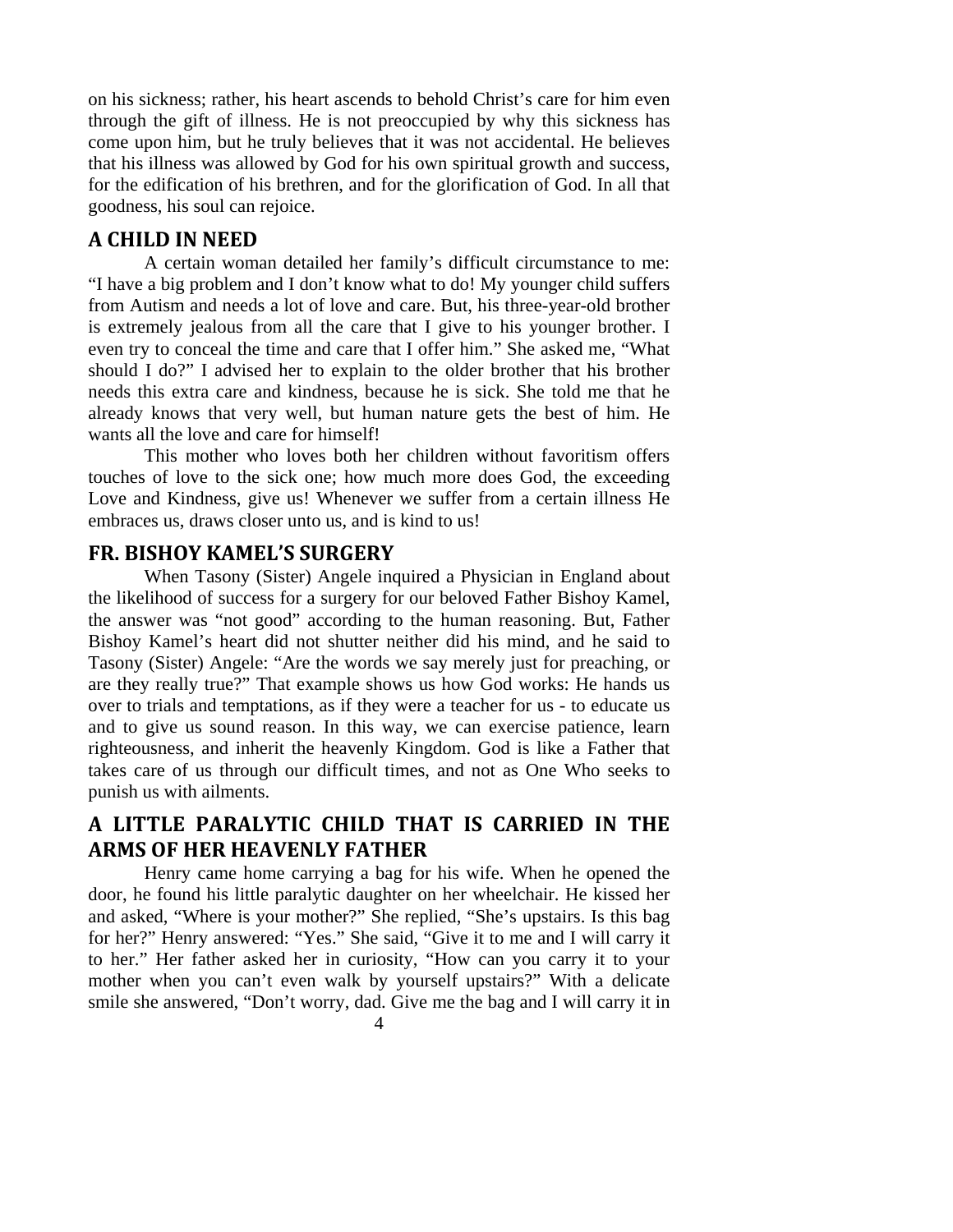my arms. Then, you can carry me upstairs." The father felt ashamed at his daughter's trustful answer - that her loving father will carry her with whatever she carries to wherever she needs to go. In fact our Lord carries us whenever we are in need, even on eagles' wings [Exodus 19:4].

 Just as healthy people are not sinless, God also allows the righteous people to suffer pain, so they could set an example to those who are weak in faith.

**St. Basil the Great** 

# **HOW UNSEARCHABLE ARE HIS JUDGMENTS AND HIS WISDOM!**

As sons of God, we realize that our Almighty Father, the exceeding Wisdom, works for our sakes even if we don't understand the mysteries of His plans for us. We say with Job: "Shall we indeed accept good from God, and shall we not accept adversity?" [Job 2:10] Sickness is a wonderful opportunity to lean on God's chest, to exercise our sonship to Him, and to trust in Him as the Granter of goodness! Sickness is a chance for us to proclaim our love to God, and to reciprocate His love.

#### **A SCORPION'S STING**

#### *A Monk told me this true story many years ago, which took place in Upper Egypt*

"I was a very religious person; I used to love praying and enjoyed Church life. However, several lustful and evil thoughts had been haunting me, but I always resisted - longing to live a virtuous life and experience chasteness. During my adolescence I met a girl, who was very virtuous, kind and chaste. An innocent friendship grew between us, for we all lived as one family in our small town. I used to see in her everything pure and chaste, but as time passed I grew fond of her and felt that she started to occupy a place in my heart that is not hers. It was my first experience with these feelings. I used to cry out to my Lord day and night, afraid of being dragged down a wrong path that would destroy my spiritual life and my relationship with my Lord. Then one day she called me and asked me visit her while she was home alone. At first I hesitated - it would be my first time to meet with a girl alone without her parents' knowledge. Eventually, I gave in to my strong feelings towards her. As I walked, I felt I was being drawn against my own will - at the same time I was crying out for guidance from my Savior. I was putting one foot forward and the other backward. It was a bitter struggle, but I found myself in front of her house. When I grabbed the door knob, a hidden scorpion stung my hand! I cried out from the bottom of my heart: "Thank you God! I received Your message." I hurried back home to get treatment for the scorpion's sting; but more importantly, to reevaluate my inner heart's intentions and devotions. I sat alone for hours meditating and praying: "What do you want me to do, my Lord?" Soon, and with full conviction, I reached a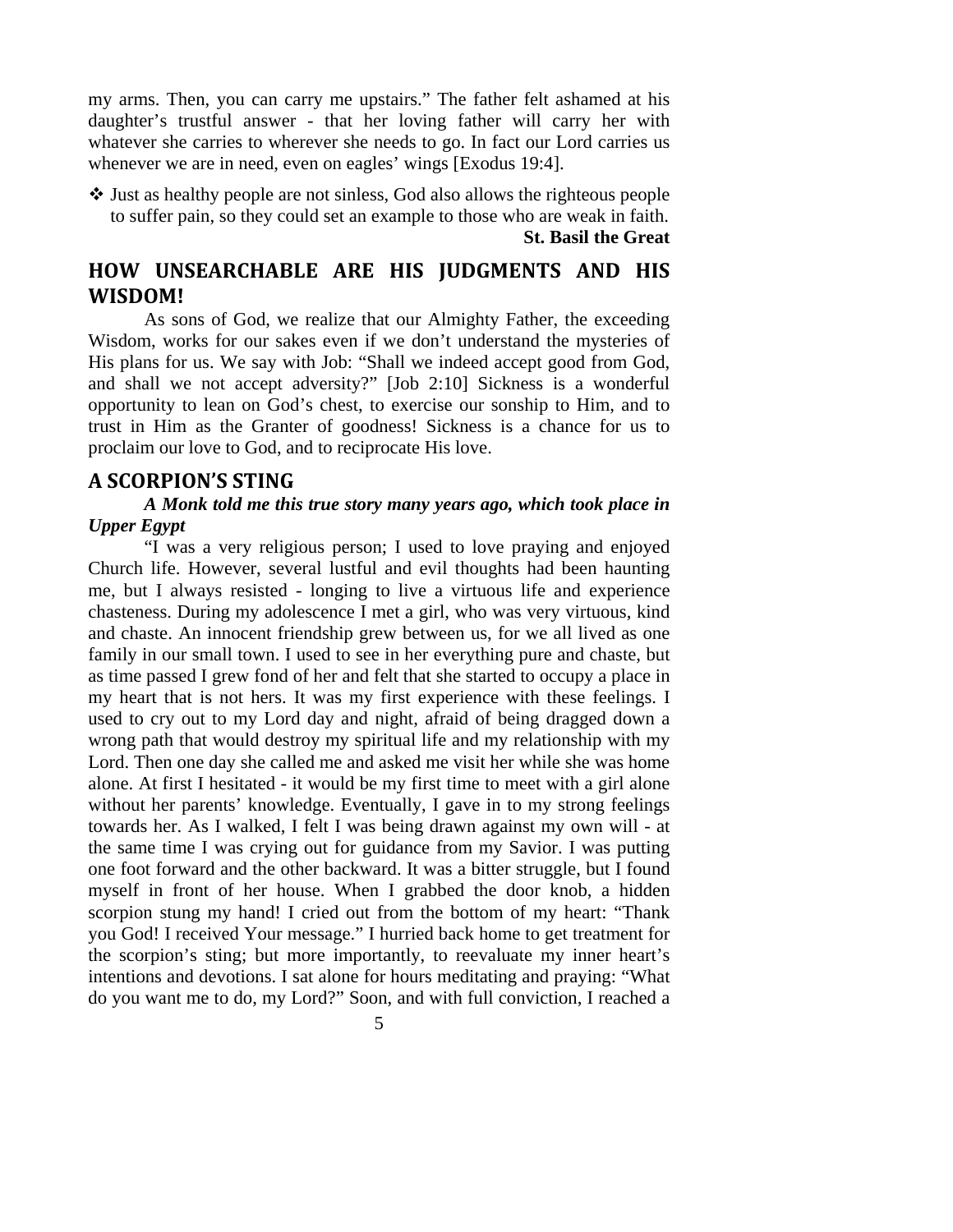decision: that I would set out to the monastery to dedicate all my energies to Him, who loves me! That scorpion sting changed my entire life!"

#### **SICKNESS: BURDEN OR BLESSING?**

Some people believe that sickness is a burden that befalls man. They start to worry incessantly – at times driving themselves to depression. But the true believer, who views life from a joyful and hopeful spiritual perspective, interprets sickness to be an ordeal through which he can grow and gain victory. Even if his sickness becomes increasingly more painful, his heart would still endure that bitterness and set forth with a victorious spirit toward Him, Who said: "Be of good cheer, I have overcome the world" [John 16:33].

Our Lord, Jesus Christ, does not always remove physical sickness from us, the believers; nor does He always ease our pain. Rather, He Himself accepted all possible pain in His body, and carried the shame of the cross. In Christ's suffering on the cross, we find precious consolation in our sharing of His suffering.

 A wise person would accept his physical weakness with joy, and would even give up his body to death for the sake of Jesus Christ, our Lord. Such a man's spirit will not be affected, nor will his physical pain break him if he got ill. He finds his consolation in his struggle for virtuous perfection.

**St. Ambrose**

#### **SICKNESS IS AKIN TO THE LIFE OF MARTYRDOM**

The Fathers of the Church believe that bearing sickness thankfully is akin to experiencing the life of martyrdom.

 When we bear painful events and circumstances with joy, we come closer to being martyrs - as a part of us is suffering and dying. On the other hand, if one murmurs in annoyance, he does not only lose his share with the martyrs, but he will also be judged for his murmurings. Thus, be joyful!

#### **St. Theophan theAscetic**

#### **A HEAVENLY EXPERIENCE!**

Sickness is not only an opportunity for relatives, friends, and colleagues to gather around us; rather, it is a chance for the soul to set forth with the Spirit of God toward heaven. It is not only a chance to make peace with everyone; it is also an opportunity for us to desire holiness, to live with chasteness, and to get a glimpse of Heaven.

When I was in Montreal, I visited with a young married man who recounted the most wonderful year of his life. He told me that he had been suffering from a certain heart disease that doctors reported as having a very poor prognosis. His condition was so hopeless that his family started to make final arrangements in the event of his death. He had spent most of that year in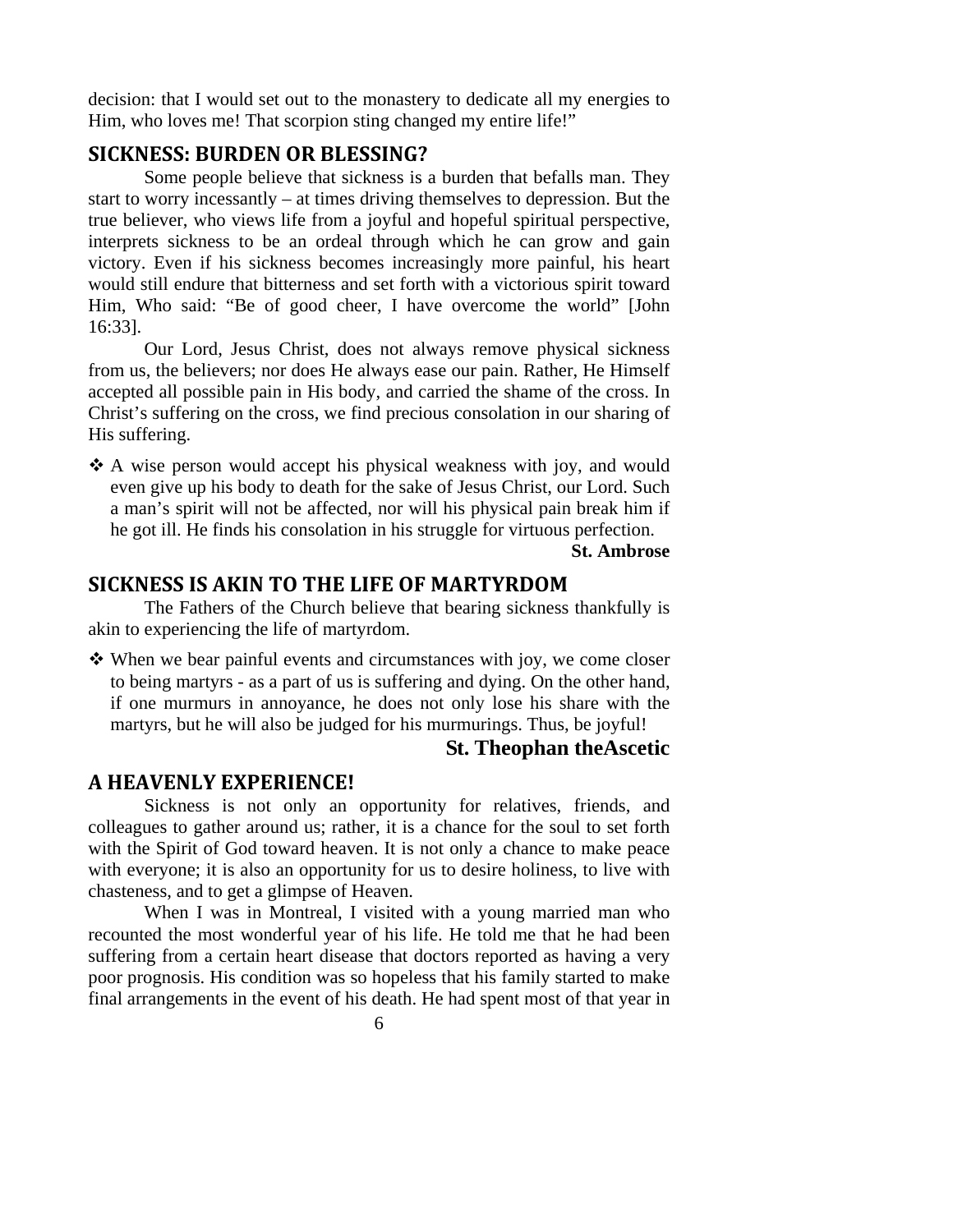the hospital while he and his family and friends waited the moment of his departure. What had occupied his thoughts during that time was the afterlife that was waiting for him. He told me: "It was the most wonderful time in my life. My soul drew closer to Jesus Christ, the Lord, and my heart longed to set forth and be with Him. He was with me, inside me, waiting for me, and I was longing to see Him face to Face. But God didn't allow for my departure, for my mission here was not yet done! I hoped my relationship with Christ would not fade after my recovery!"

Another example is that of Sister Fawzeya (wife of Dr. Onsey Sorial). She described to me how her advanced cancer and paralysis rendered her disabled - to the point that she was unable to get out of bed without assistance. When her brother, Kamal, came to visit her after being away for a couple weeks, she insisted that he would leave her and go to church with her husband and children to attend the prayers of the Pentecostal feast. She told me: "The moment they left and closed the apartment door behind them, I beheld the doors of heaven open before me. I lived there until the moment they put the key back in the apartment door a few hours later!"

#### **SICKNESS AND THANKFULNESS**

When a person is suffering from a certain disease, instead of grieving he should reflect on his previous good health. Then, possibly, one may acknowledge that he had not offered thankfulness to God for the good health that he had before. With this new appreciation in mind, he would then praise God and thank Him for all His previous gifts, as well as his current sickness. He should also remember to thank Him after he is restored to good health once again.

 When God grants us recovery, we should accept it with thanksgiving. We should be aware of God's ongoing and indiscriminate care for us, whether this recovery has come from an unseen source or from something material (medical treatment), also accepting the latter as a gift from God.

**St. Basil the Great**

#### **TO WHOM CAN YOU COMPLAIN THE CREATOR?**

If the Creator Himself allowed your sickness, to whom then can you complain? Do you complain about the Lover of mankind to your own weak soul? Do you complain Him to your brethren? Do you complain about the exceeding Love, Wisdom and Almighty to the poor, weak creations that are unable to realize or understand God's plan?

#### **LEADERSHIP IN SICKNESS**

When I visited Sister Fawyzeya, (mentioned earlier), she used to tell me: "Why did you come to visit me? Don't worry about me. Please go and visit the young people and ask about them, for they are in need of the word of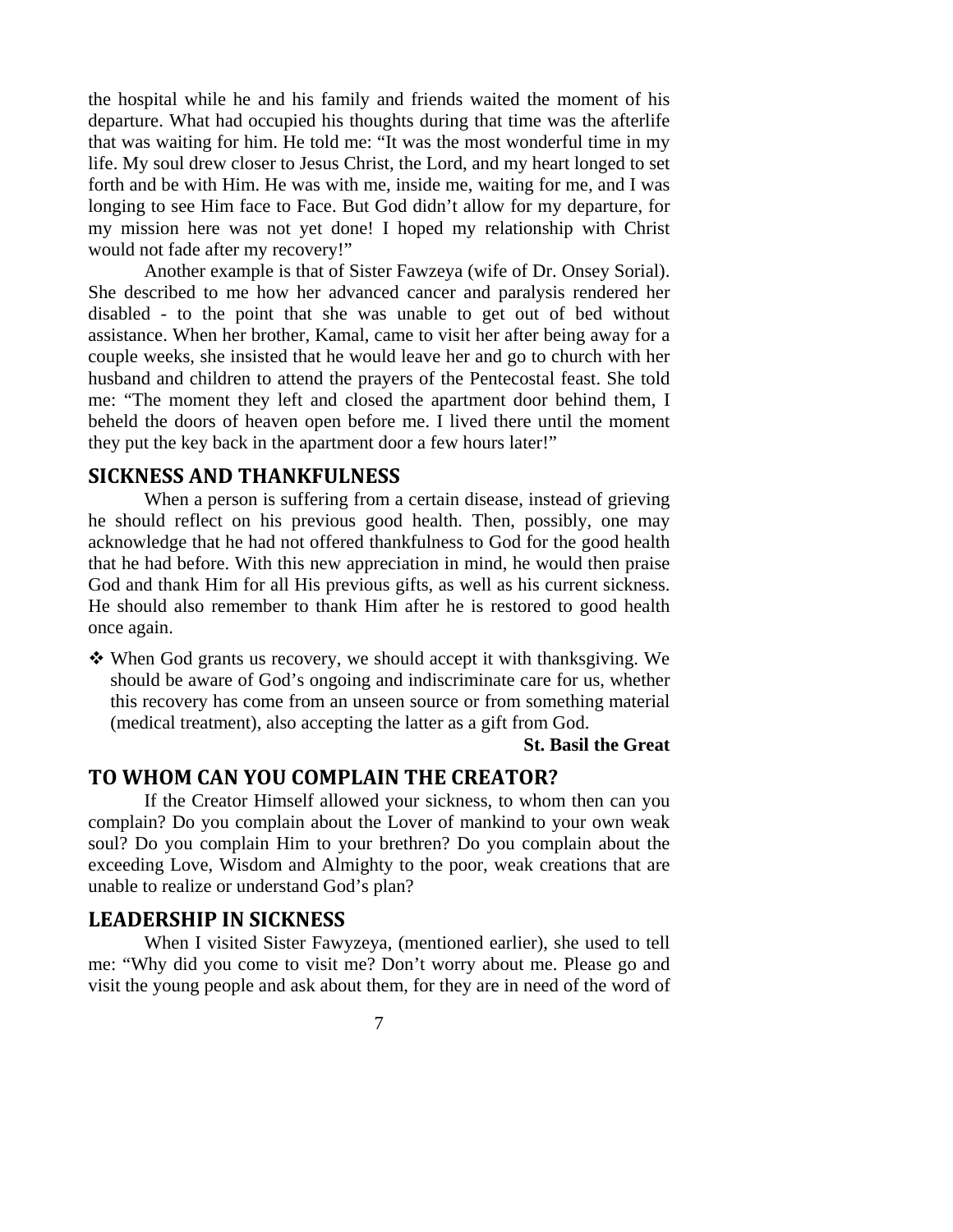God!" She didn't care for priests to visit her in the midst of her enormous pain; rather, she wanted them to work for the Kingdom of God, and for the salvation of every soul!

I also remember Brother Refaat, who lived in Melbourne. Doctors there told him to settle his affairs for his wife and children, for the time would soon come for his departure from this world. However, he did not worry. What actually preoccupied his mind and heart was praising God, enjoying the word of God, and receiving the Holy Communion. During his last days, his house resembled a church. He was always smiling and he was always preaching about heaven to whoever had come to visit him. He was the source of blessing to many people, even in the midst of his suffering!

#### **A REPROACH AGAINST GOD**

Father Bishoy Kamel had once visited a sick man, who was suffering from debilitating back pain. As Father was trying to console him with the word of God, the man bitterly told him: "I do not ask for complete recovery! All I'm asking for is for God to give me enough strength to stand to pray, and to alleviate this enormous headache so I could focus during prayers! In the midst of my pain, I cannot even concentrate in the Lord's Prayer." Father Bishoy told him: "Don't worry. You might not be able to go to church, or to stand to pray, or to concentrate in the Lord's Prayer, but you are sharing the pain of Christ, the Lord, who had carried the cross. Thank Him for letting you share in His pain. For your sake, the Master moaned from His own back pain due to the heaviness of the cross."

Days later this man came to church where father Bishoy met him with his usual smile. The man told him: "I am upset with God. Just when I started to find sweetness in my pain and to consider myself unworthy to share with Jesus Christ's pain and suffering, He lifted the pain from my back and cured me!"

Father Bishoy considered sharing the pain of the Master as an ultimate kind of worship, even if this pain prevented someone from going to church or praying. That is because the faithful suffering person is turned into a temple for the Crucified and his life itself to an endless prayer!

#### **A FRIEND FROM HEAVEN**

A young monk quietly knocked on the door of the cell of an elder monk and whispered: "Aghaby (Love)," but the elder monk didn't respond. He tried again and again, but still there was no answer. The young monk had to enter; he knew that the elder monk was very sick. When he did enter, he was astonished to see him sitting with a man who appeared quite reputable. The elder monk scolded him: "How could you enter without being given permission!?" But, the guest interrupted: "Allow him in, for God wanted him to be blessed!" Then, the guest bid them farewell. The young monk asked: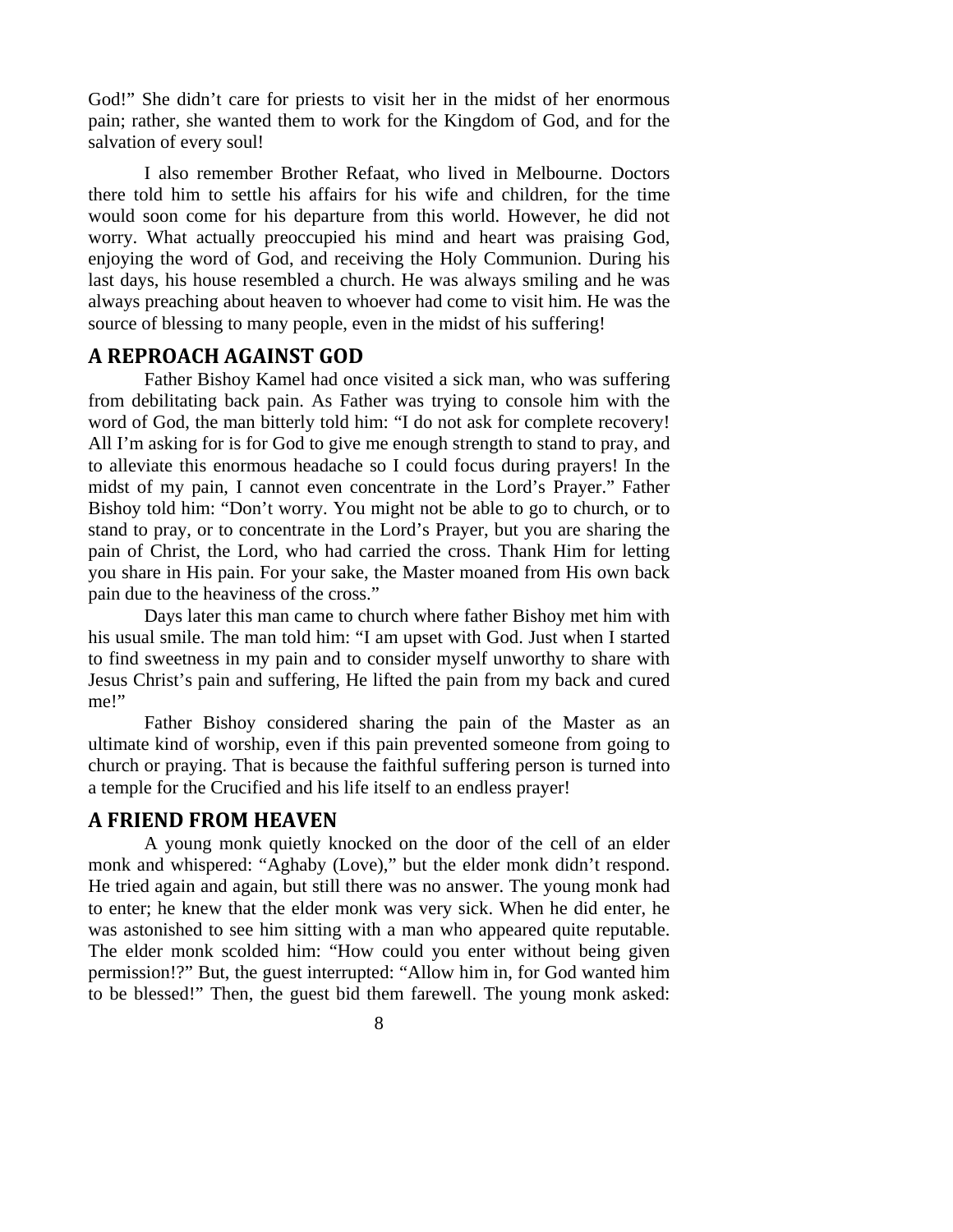"Who was that strange guest?" The elder monk replied: "In the abbey you are not supposed to ask about something that is not your business!" But, the young monk insisted to know who this unique guest was; because when he greeted him, he felt some spiritual power filling him up. Finally, the elder monk told him: "I'll tell you on one condition: that you will never tell anyone about him until the day of my departure. After the young monk agreed, he continued, "I was suffering from immense pain and was unable to stand to open the door of my cell, so I left it open for you to come in. Then, the pain became exceedingly severe, so I grabbed the Holy Bible, the source of my consolation, and felt that I needed a friend to console me. I needed to talk to the weeping prophet Jeremiah. I opened the Book of Lamentations and cried out to God to send me the prophet Jeremiah to console me. When I started reading the Book of Lamentations, the prophet Jeremiah appeared before me and consoled me. Then, when you entered the cell, you found him talking with me and got a chance to meet him!"

My dearly beloved, surely you need to have friends around you to support you. Remember however that we have no greater friend than God, the Word, the Healer of souls and bodies. You can meet with Him whenever you read the Holy Bible, the written divine pronouncement. Through it you can enter into a conversation with your Divine Friend, the Word, the Granter of life and enjoyment, the fulfilling of the soul; then, you could praise with the Psalmist and say: "I will delight myself in Your statutes," "How sweet are Your words to my taste ." [Psalm 119:16,103].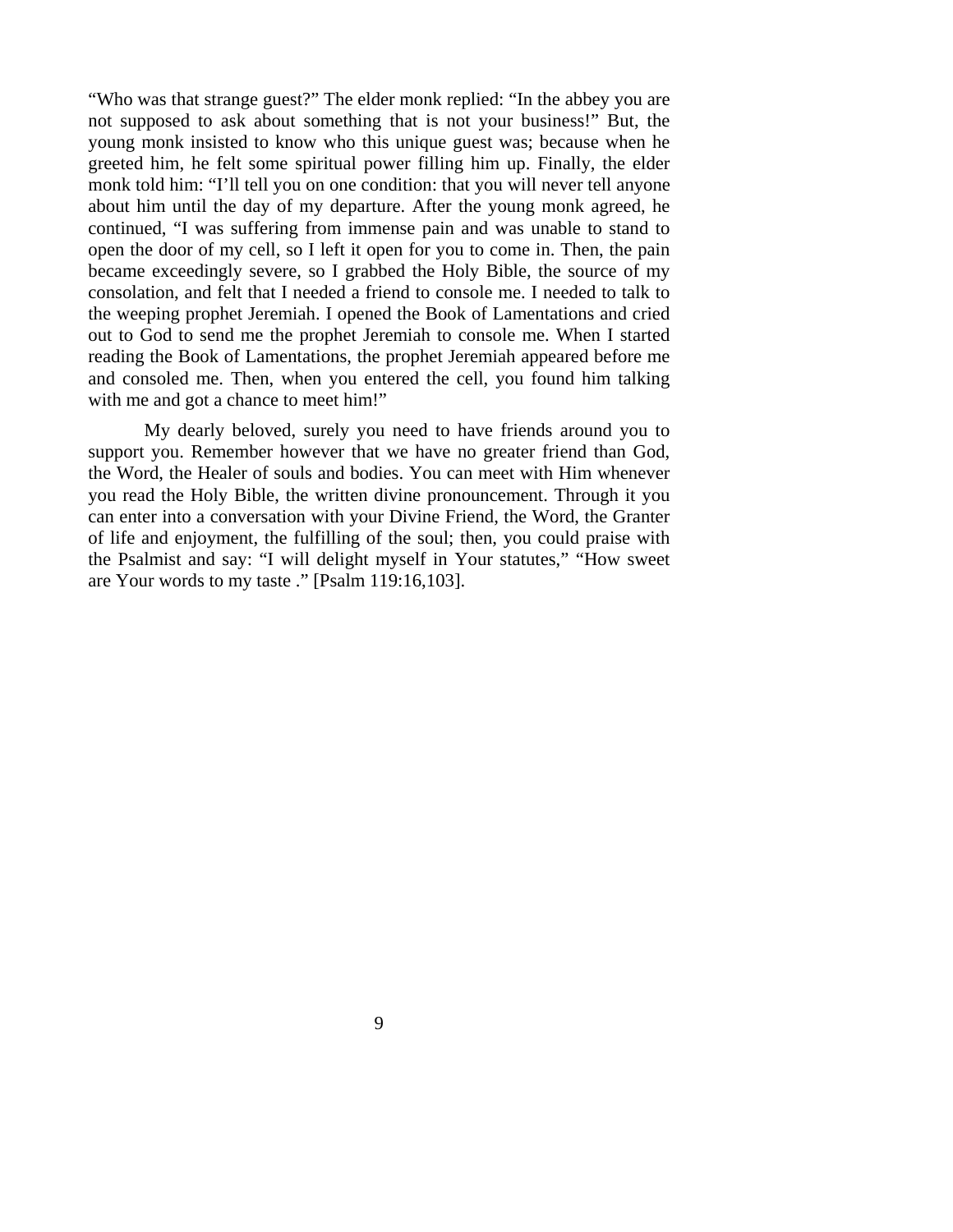# **A CHRISTIAN PERSPECTIVE ON THE ART OF MEDICINE**

#### **MEDICINE IS A USEFUL ART AND A DIVINE GIFT**

 All the arts are a gift to us from God so that we can improve nature's deficiencies. He gave us cultivation, because the harvest of the earth without cultivation is not enough to satisfy our needs. He gave us weaving, because clothes are necessary for our decency and protection from the elements. The matter is the same with construction, and certainly medicine. God granted us the art of medicine, because our body is exposed to various kinds of weaknesses; some are acquired and some are genetic. Our body could suffer from indigestion as well as from lack of food. Therefore, God, who guides our lives, has granted us the art of medicine as a symbol for the remedy of the soul so we could remove what is superfluous and excessive and to acquire what is deficient and lacking.

#### **St. Basil the Great**

#### **MEDICATION IS A DIVINE GIFT**

 The herbs that are used to remedy various diseases did not grow on earth haphazardly; rather, it is actually God's will that all that we need grows from the earth's soil. We are thus able to enjoy the natural benefits of the fruits, flowers, roots, leaves, herbs, as well as some minerals and sea products. All of these are useful and necessary for our physical health, and thus should be viewed as food and drink.

#### **St. Basil the Great**

 God granted us the earth, along with its medications, for the treatment of our body. He commanded that the body, which was taken from earth, to be treated with materials that is taken from that earth. When man fell from Paradise, he instantly fell under physical sickness and distresses… Thus, God has granted the earth to give him medications for his treatment, rest and good health. He allows those who are not able to throw themselves completely into the hands of God to use these medications and remedies.

#### **St. Makarius the Great**

 The art of medicine is not an obstacle to righteousness; yet it should be practiced with the fear of God.

#### **Father Parsenophius**

### **GOD IS THE HEALER**

 We should be very careful when using the art of medicine when it is necessary, but we should not be preoccupied by it as the end-all for our health maintenance and disease treatment. Rather, our aim should be for the glorification of God, accompanied by our care for the soul. If medicine